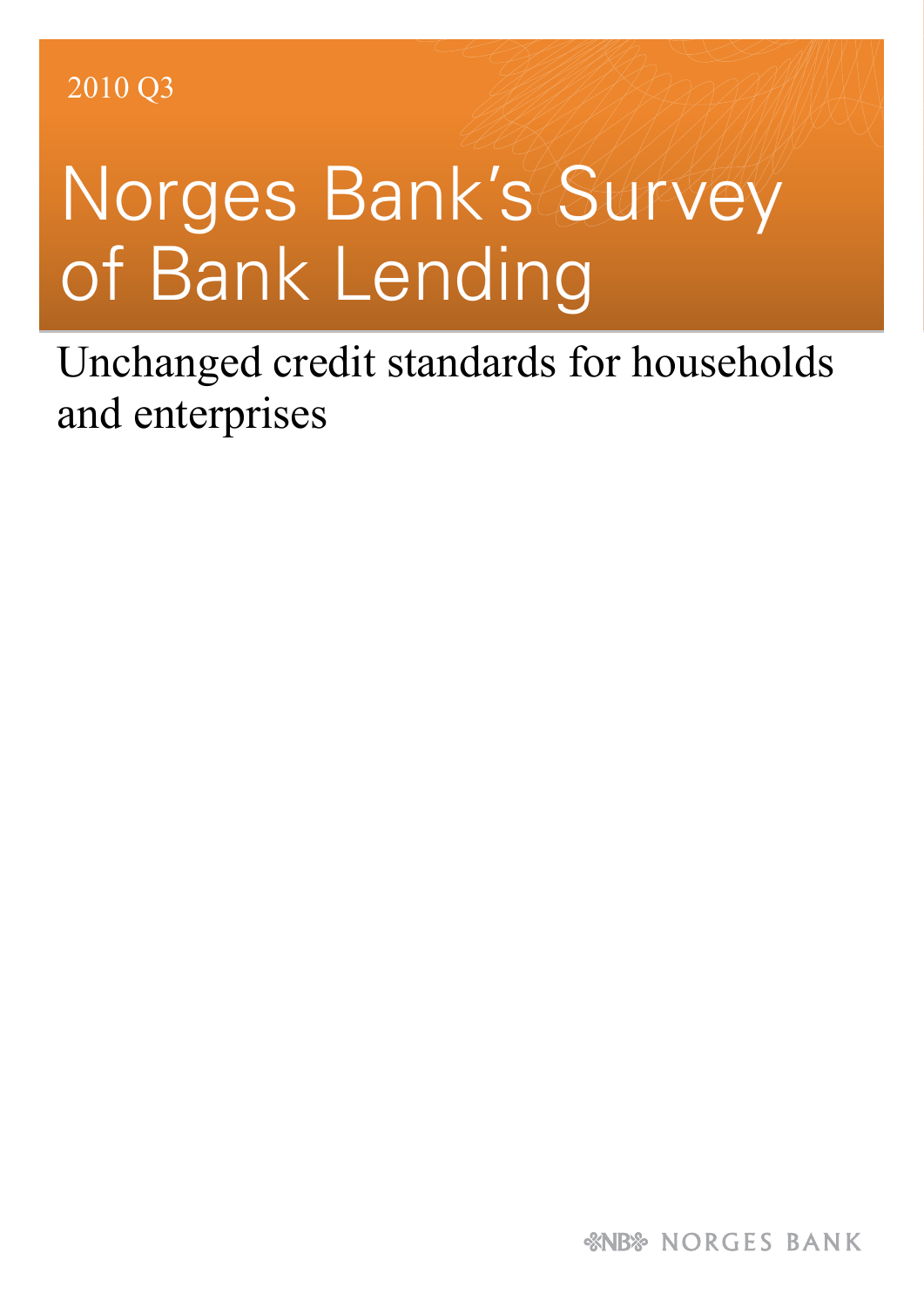

2) Negative net percentage balances denote falling demand Source: Norges Bank

#### **Chart 2** Change in credit standards for households. Factors affecting credit standards. Net percentage balances<sup>1)</sup>



1) See footnote 1 in Chart 1

2) Negative net percentage balances denote tighter credit standards Source: Norges Bank

**Chart 3** Change in loan conditions for households. Net percentage balances<sup>1), 2)</sup>



2) Positive net percentage balances for lending margins indicate higher lending margins. Positive net percentage balances for lending margins and fees denote tighter credit standards. Negative net percentage balances for maximum LTI ratio and maximum LTV ratio denote tighter credit standards Source: Norges Bank

## **Norges Bank's Survey of Bank Lending 2010 Q3**

*Banks reported approximately unchanged credit standards for households and enterprises in 2010 Q3. Banks also expect unchanged credit demand for households and enterprises in 2010 Q4. There was a moderate fall in household credit demand, while enterprise credit demand increased marginally in 2010 Q3. In the period ahead banks expect unchanged household credit demand and somewhat higher corporate credit demand.*

Norges Bank's bank lending survey for 2010 Q3 was conducted in the period 1–11 October 2010. Participating banks were asked to assess developments in credit standards and loan demand in 2010 Q3 compared with 2010 Q2, and expected developments in 2010 Q4 compared with 2010 Q3.

The banks in the survey use a scale of five alternative responses to indicate the degree of change in credit standards, terms and conditions and demand. Banks that report that conditions have changed 'a lot' are assigned twice the score of those reporting that conditions have changed 'a little'. The responses are weighted by the banks' shares of the change in lending to households and to non-financial corporations respectively. The resulting net balances are scaled to lie between -100% and 100%. If all the banks in the sample report some tightening of credit standards, the net percentage balance will be -50%. If some of the banks have tightened their credit standards a little without the other banks changing their credit standards, the net percentage balance will lie between 0 and -50%. If all the banks in the sample have substantially tightened their credit standards, the net percentage balance will be - 100%.

### **Lending to households**

Banks reported a moderate fall in total household demand in 2010 Q3 (see Chart 1). The decrease was